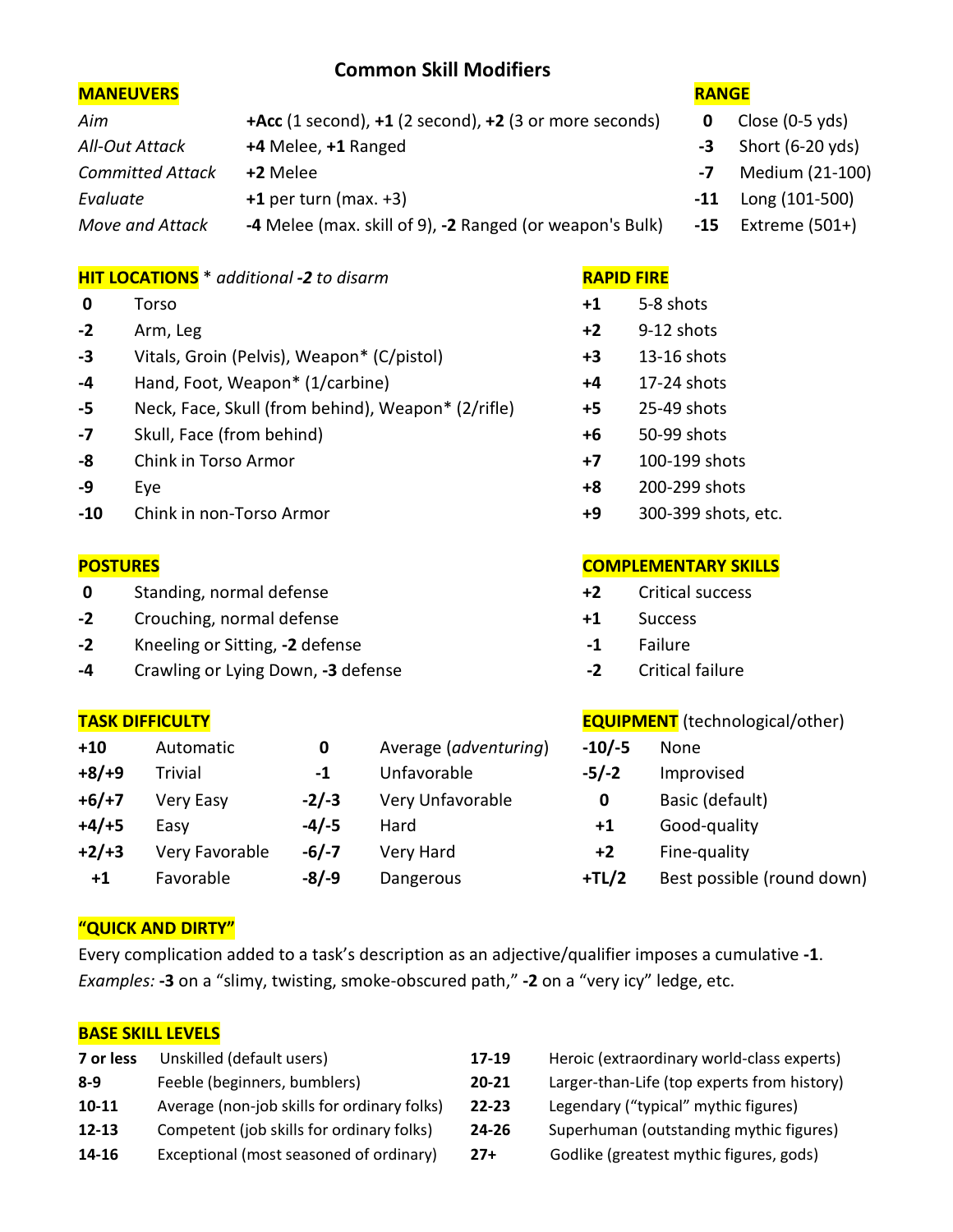### **MANEUVERS**

- **AIM (1 hex):** Aim a Ranged weapon/attack to get its **Acc** bonus (additional **+1** for two turns, **+2** for three or more turns). (No movement with a braced two-handed weapon.)
- **ALL-OUT ATTACK (1/2 Move): +4** to hit for Melee or **+1** for Ranged, *or* two Melee attacks on the same target, *or* **+2** Melee damage, *or* one feint/one attack – but **NO DEFENSE** for the rest of your turn!
- **ALL-OUT DEFENSE (1 hex): +2** to one Active Defense until next turn, *or* attempt two different defenses against one attack. (Half Move allowed if choosing +2 to Dodge.)
- **ATTACK (1 hex):** Attack a target (within range) unarmed or with a ready weapon (**-4** for "off hand" weapon attacks without Ambidexterity, Trained by a Master/Weapon Master, etc).
- **CHANGE POSTURE (0):** Switch between standing, sitting, kneeling, crawling, prone, or lying face up (lying/prone to standing takes two turns).
- **CONCENTRATE (1 hex):** Focus on a mental task. Roll Will-3 to maintain if injured, knocked down, take an active defense, etc.
- **COMMITTED ATTACK (1 hex): +2** to hit *or* **+1** damage (Melee only) but **-2** to defenses (no Parry with the hand you attacked with, no Dodge if you kicked. Cannot Retreat). Move 2 hexes, at **-2** to hit.
- **DEFENSIVE ATTACK (1 hex): -2** damage (Melee only) but **+1** to Parry or Block (not Dodge), *or* **+2** to DX roll to avoid falling if kicking. Foe gets +1 to defend against grabs/grapples.
- **DO NOTHING (0):** Take no action. Active Defenses at -4 if suffering Stun (roll HT/IQ at end of turn).
- **EVALUATE (1 hex):** Study a foe prior to a Melee Attack or Feint for a +1 bonus per turn spent Evaluating (max. of +3).
- **FEINT (1 hex):** Fake an attack to lower your target's active defense *or* next attack roll by your Margin of Success. Contest of your attacking skill against target's highest combat skill or DX.
- **MOVE AND ATTACK (Full Move):** Move and still attack at a penalty for Ranged, the worse of **-2** or weapon's Bulk; for Melee, **-4** (and a *maximum* skill of 9). **-2** on rolls to avoid falling.
- **MOVE (6 hexes):** Do nothing but move (**+1** hex after a full turn of running).
- **READY (1 hex):** Reload or prepare a weapon or other item, adjust reach, etc.
- **WAIT (var):** Hold your action for a specific trigger, then take an Attack, All-Out Attack, Feint, or Ready maneuver as normal.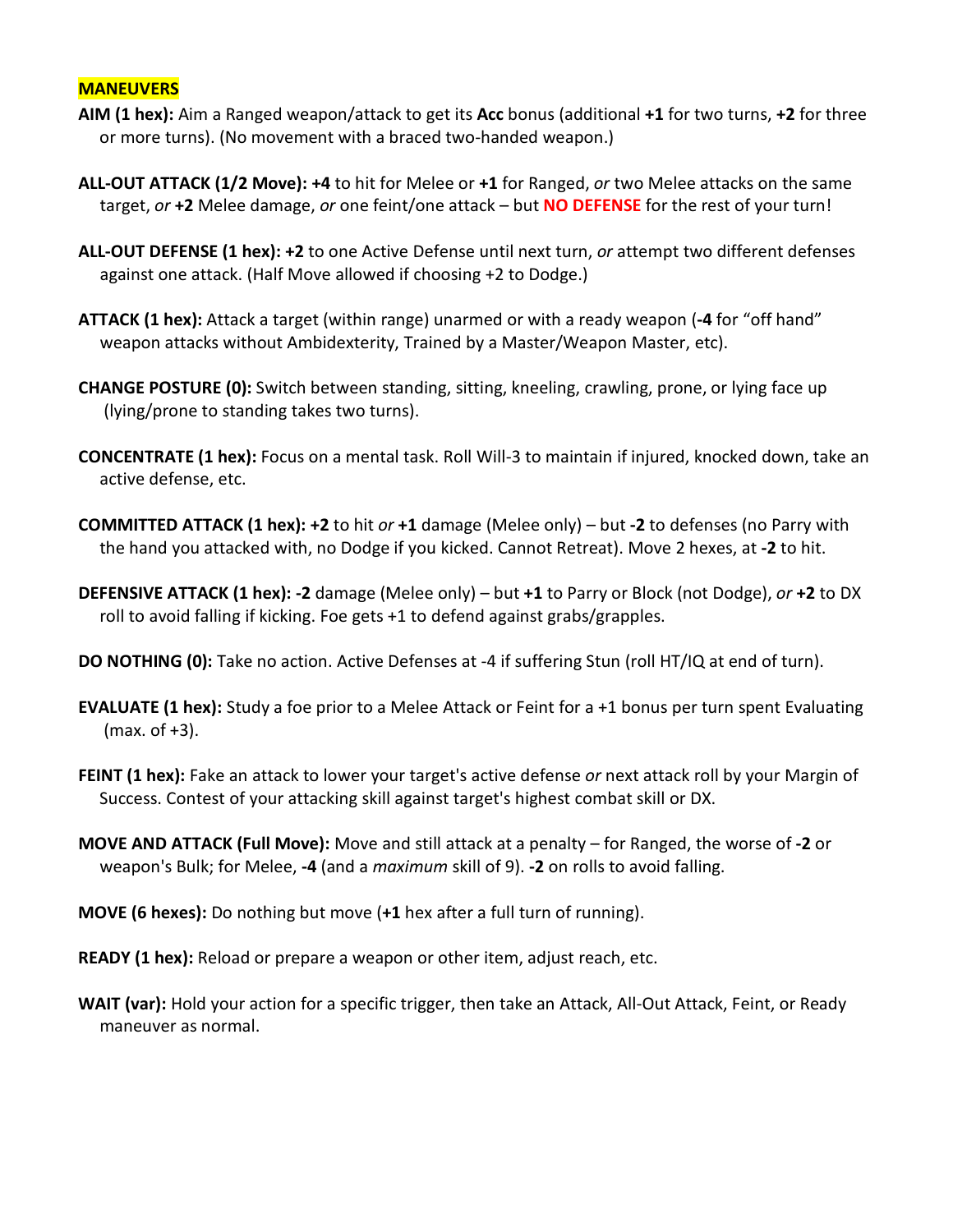## **ATTACK/DEFENSE OPTIONS**

**Retreat:** *Once* during your turn, move 1 hex away from a Melee attacker for a **+3** to Dodge, or to any Boxing, Judo, Karate, or fencing Parry; or **+1** to any other Active Defense.

**Dodge and Drop:** *Once* during your turn, drop prone for a **+3** to Dodge against Ranged attacks

**Deceptive Attack: -1** to foe's Active Defense for every **-2** you take to your attacking skill (*min.* of 10).

**Riposte:** Take a penalty to your Parry (min. of 8), not including modifiers. If your Parry succeeds, and you attack using the parrying weapon next turn, apply the same penalty to your foe's Parry (if you parried hand or weapon), Block (shield), or Dodge (non-hand unarmed strike), or half that penalty to all other defenses.

**Telegraphic Attack: +4** to hit with a Melee attack, but also **+2** to target's Dodge.

**Dual-Weapon Attack:** Use both hands to make two attacks (including pistols), each at **-4**, to replace *one* normal attack. Off-hand at the usual **-4** for weapon attacks. Can target separate foes (if adjacent for Melee). Foe defends at **-1** if he is the target of both attacks.

**Rapid Strike:** Use one hand to make two attacks, *both* at **-6**, to replace *one* normal Melee attack. Can target separate foes.

**Flurry of Blows\*:** Halve the penalty for Rapid Strike to **-3** by spending 2 FP (1 FP *per attack*), *or*…

**Mighty Blow\*:** Spend 1 FP to get the All-Out Attack damage bonus of **+2** to a Melee Attack without losing defenses.

**Heroic Charge\*:** Spend 1 FP during a Move and Attack to ignore the skill penalty and cap.

**Feverish Defense\*:** Spend 1 FP to add **+2** to a single Active Defense roll (except when All-Out Attacking)

**Rapid Recovery\*:** Spend 1 FP to parry with an unbalanced weapon after an Attack, or any weapon after a Move and Attack.

**\*** *A critical failure on these rolls causes an additional 1 HP of injury to arm or leg, no DR*

| <b>HIT LOCATIONS</b> |                                                                                      |
|----------------------|--------------------------------------------------------------------------------------|
| Skull*               | Wounding modifier is x4, Knockdown rolls at -10.                                     |
| Face*                | Knockdown rolls at -5.                                                               |
| <b>Right Leg</b>     | Pi++, Pi+, and Impaling $x1$ . Injury > HP/2 cripples limb (excess damage lost).     |
| <b>Right Arm</b>     | Pi++, Pi+, and Impaling $x1$ . Injury > HP/2 cripples limb (excess damage lost).     |
| <b>Torso</b>         | Default location, no modifiers.                                                      |
| Groin*               | Knockdown rolls at -5, double shock penalty (-8 maximum).                            |
| Left Arm             | Pi++, Pi+, and Impaling $x1$ . Injury > HP/2 cripples limb (excess damage lost).     |
| 13-14 Left Leg       | Pi++, Pi+, and Impaling $x1$ . Injury > HP/2 cripples limb (excess damage lost).     |
| Hand                 | Pi++, Pi+, and Impaling $x1$ . Injury > HP/3 cripples (excess damage lost).          |
| Foot                 | Pi++, Pi+, and Impaling $x1$ . Injury > HP/3 cripples (excess damage lost).          |
| 17-18 Neck*          | Crushing x1.5, Cutting x2.                                                           |
| $Eye*$               | Wounding modifier is $x4$ , Knockdown rolls at -10. Injury > HP/10 blinds the eye.   |
| Vitals*              | Pi++, Pi+, Pi, and Impaling x3. Crushing x1 but requires HT roll vs. knockdown.      |
|                      | Armor Chinks Pi++, Pi+, Pi, and Impaling, on a successful hit, halve DR at location. |
| Weapon               | -5: Reach "C," melee/pistol. -4: Reach 1 melee/carbine. -3: Reach 2+ melee/rifle.    |
|                      |                                                                                      |

Disarm, additional **-2** (see B400-401).

*\* A miss by 1 hits the torso*